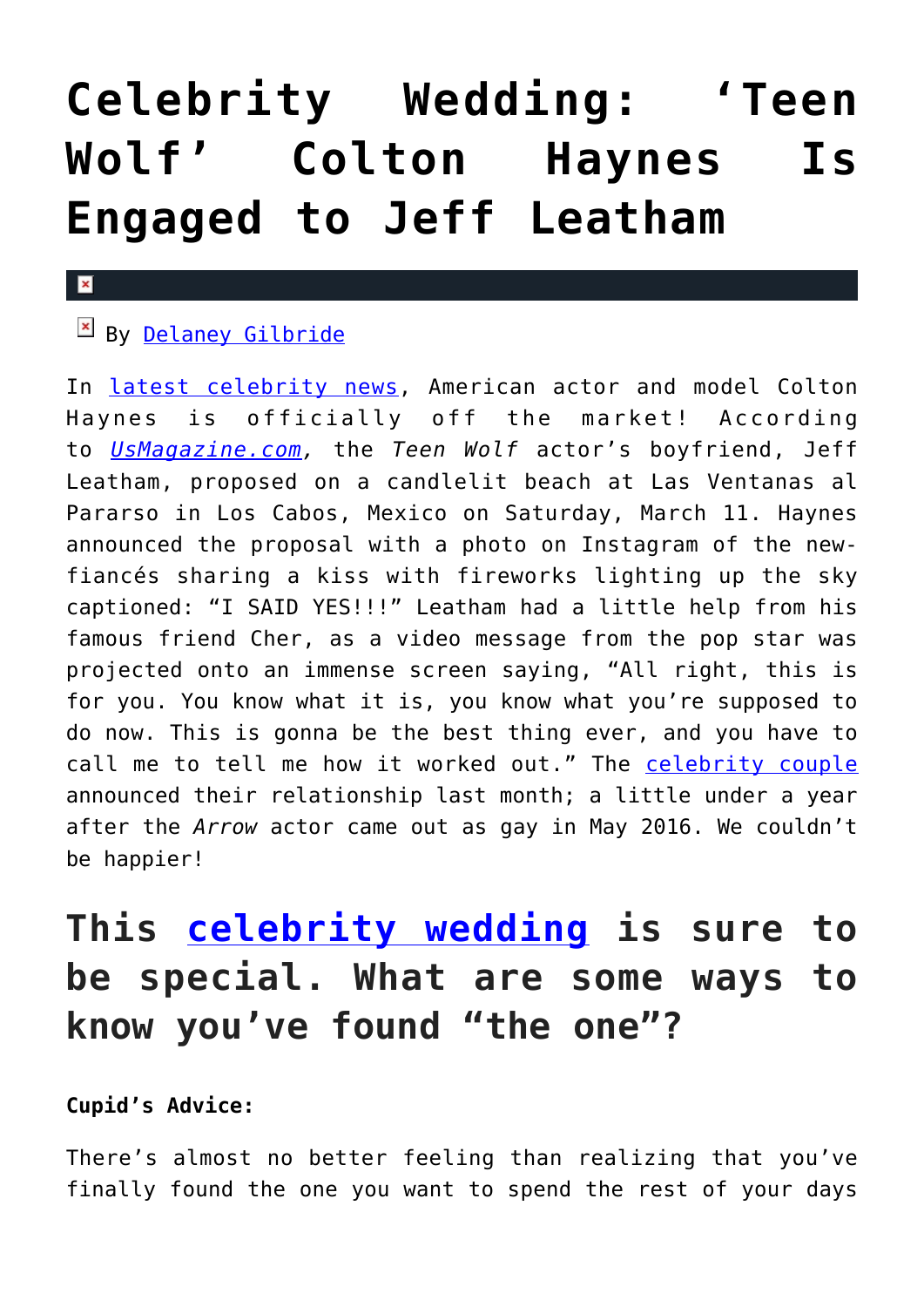with. But, how can we tell that the person we're with is actually it? Cupid's here to help out with some [relationship](http://cupidspulse.com/relationship-experts/) [advice](http://cupidspulse.com/relationship-experts/):

**1. You can be your true self around your significant other:** Words almost can't express the feeling of relief you have when the person you're with can't get enough of who you are. The relaxation and comfort you feel being with someone who loves you for everything that you are is bliss. This is a very good indicator that you and your boo may be in this for the long haul!

**Related Link:** [Celebrity Couple News: Jennifer Garner Still Not](http://cupidspulse.com/117244/celebrity-couple-jennifer-garner-not-wearing-wedding-ring-ben-affleck-reconciliation/) [Wearing Wedding Ring After Ben Affleck Reconciliation Reports](http://cupidspulse.com/117244/celebrity-couple-jennifer-garner-not-wearing-wedding-ring-ben-affleck-reconciliation/)

**2. Your love supports all that you do:** If the person that you're dating is fully supporting you in your endeavors, don't let them go! It's hard to find someone that wants to see you succeed and follow your dreams no matter what. If you've found someone that wants the best for you, it looks like you've struck gold.

**Related Link:** [New Celebrity Couple: Jennifer Lopez is Dating](http://cupidspulse.com/117242/new-celebrity-couple-jennifer-lopez-dating-alex-a-rod-rodriguez/) [Alex 'A-Rod' Rodriguez](http://cupidspulse.com/117242/new-celebrity-couple-jennifer-lopez-dating-alex-a-rod-rodriguez/)

**3. You trust each other completely:** Trust is the glue that holds any relationship together and if you and your partner have no secrets, then your relationship is strong. Trust in a relationship is extremely important; without trust, you don't have a relationship. If you and your partner don't have trust and/or jealously issues, you're perfect for one another!

**Have you found "the one"? Comment below with some indicators on how you knew!**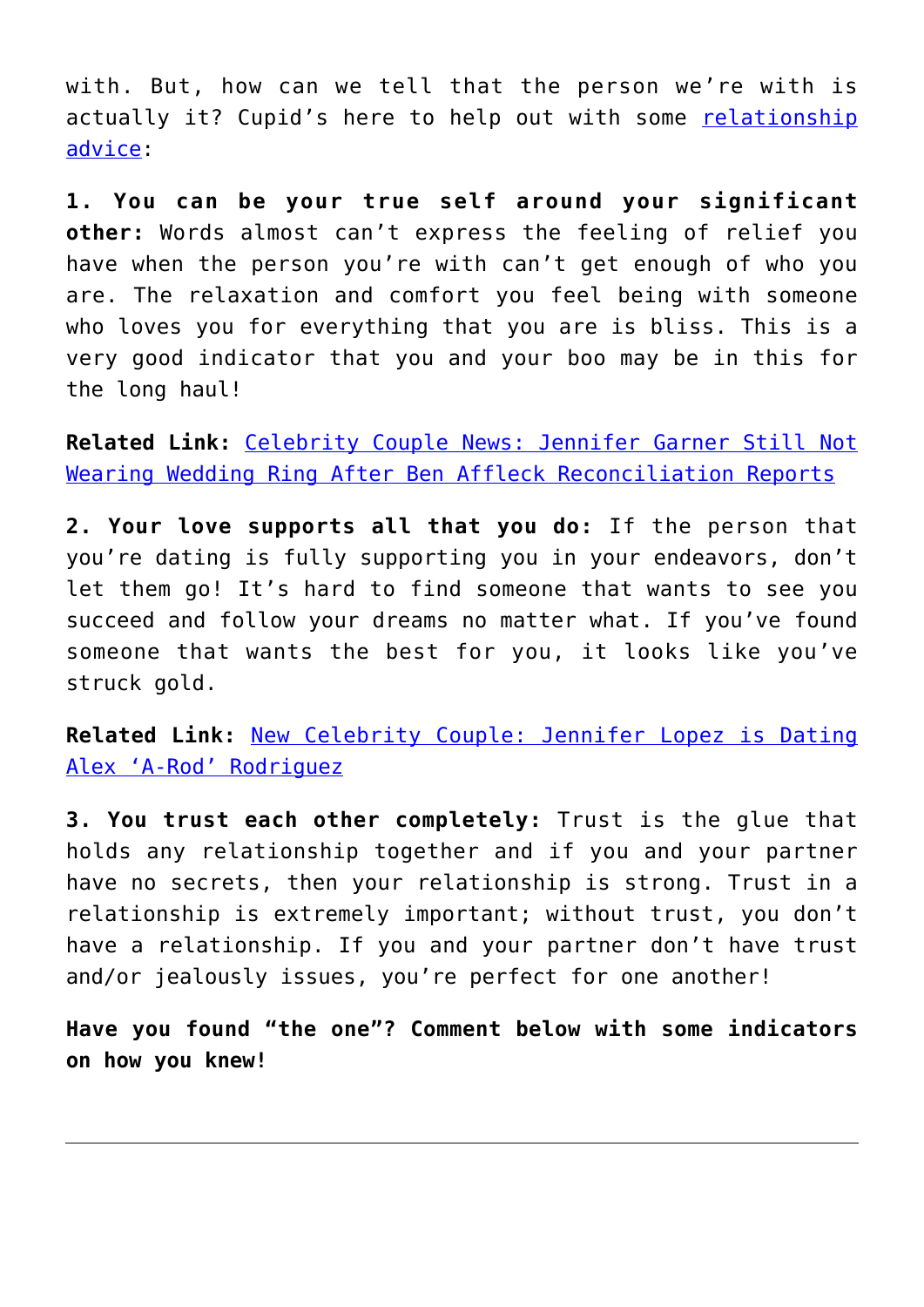## **[Lucy Hale Insists She's Not](https://cupidspulse.com/38331/lucy-hale-not-dating-colton-hanes/) [Dating Colton Haynes](https://cupidspulse.com/38331/lucy-hale-not-dating-colton-hanes/)**

#### $\vert \mathbf{x} \vert$

 $\mathbb{E}$  By Erin Minty

Lucy Hale, the 23-year-old star of *Pretty Little Liars,* puts the rumors to rest about dating the hunky *Teen Wolf* actor Colton Haynes. After the two arrived at Mr. C Beverly Hills September 15, reports *[UsMagazine.com](http://www.usmagazine.com/celebrity-news/news/lucy-hale-no-im-not-dating-colton-haynes-2012169)*, many people suspected that the friends had become more. However, Hale denies these rumors, saying, "He's jut a friend here tonight. Although, I would be very lucky to have him on my arm! We're just friends." She adds that Haynes, who is currently single, "could have anyone!" Hale herself is taken, though, as she's dating *American Horror Story* actor Chris Zylka.

### **What are some ways to keep your relationship under wraps at first?**

#### **Cupid's Advice:**

Sometimes, you may want to keep a new relationship away from the public eye. Cupid has some advice on how to keep your relationship under wraps at first:

**1. Be discrete:** Having a relationship in secret can be hard work, but there are ways to keep it out of the public eye. Meet in private locations, don't act too lovey in front of others and don't talk about your mysterious partner to anyone until you want them to know.

**2. Don't ignore your friends:** If you are repeatedly busy whenever your friends want to hang out, it will be a huge warning sign. Make sure you leave equal time for your relationship and your family and friends.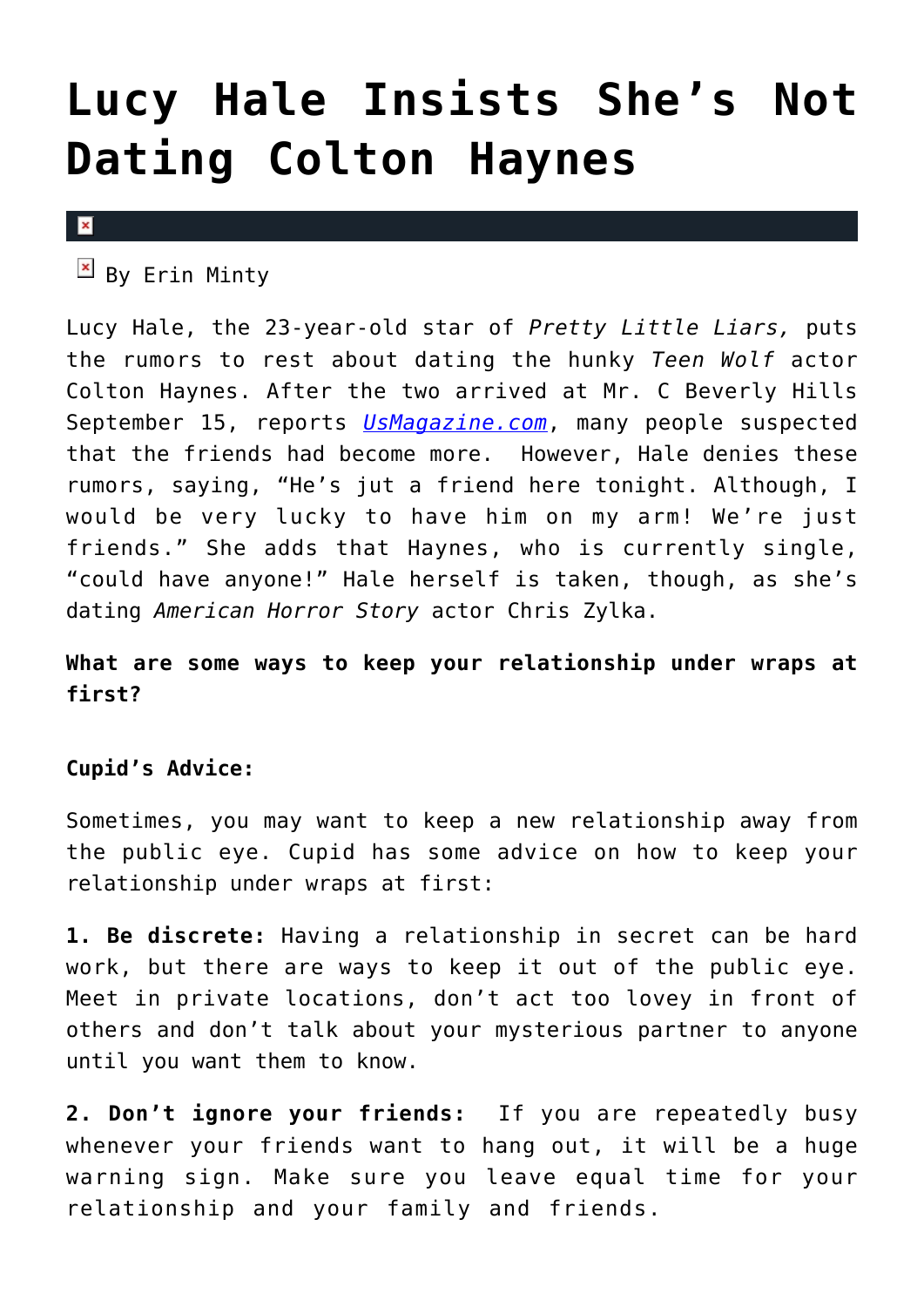**3. Be on the same page**: in order for any secret to stay a secret, you need to make sure you and your partner both agree. If someone tells one person, who tells another, and so on, the secret is out and it will be too late. Make sure you are both on the same page regarding who to tell and not tell.

**How did you manage to keep your relationship under wraps? Share your advice below!**

## **[Rumor: Lauren Conrad Is](https://cupidspulse.com/19620/rumor-lauren-conrad-dating-teen-wolf-star-colton-haynes-hills/) [Dating 'Teen Wolf' Star](https://cupidspulse.com/19620/rumor-lauren-conrad-dating-teen-wolf-star-colton-haynes-hills/) [Colton Haynes](https://cupidspulse.com/19620/rumor-lauren-conrad-dating-teen-wolf-star-colton-haynes-hills/)**

 $\mathbf x$ 

 $\boxed{\times}$  Lauren Conrad is known for being on trend and it looks like her love life is no exception. *The Hills* alum is rumored to be dating one of the stars of the hugely popular MTV show, *Teen Wolf*. Conrad, 25, was spotted with actor Colton Haynes, 23, at an L.A. hotspot last week. While there was no official PDA, "They have been good friends for a long time," a source tells *[People](http://www.people.com/people/article/0,,20523809,00.html)*. Conrad ended a three-year relationship with actor Kyle Howard, 33, in June.

**How do you keep your brand new relationship out of the spotlight?**

#### **Cupid's Advice:**

When you've started dating someone new, sometimes you want to keep it under wraps until things get serious. Cupid has some tips on how to make sure your new love affair stays out of the